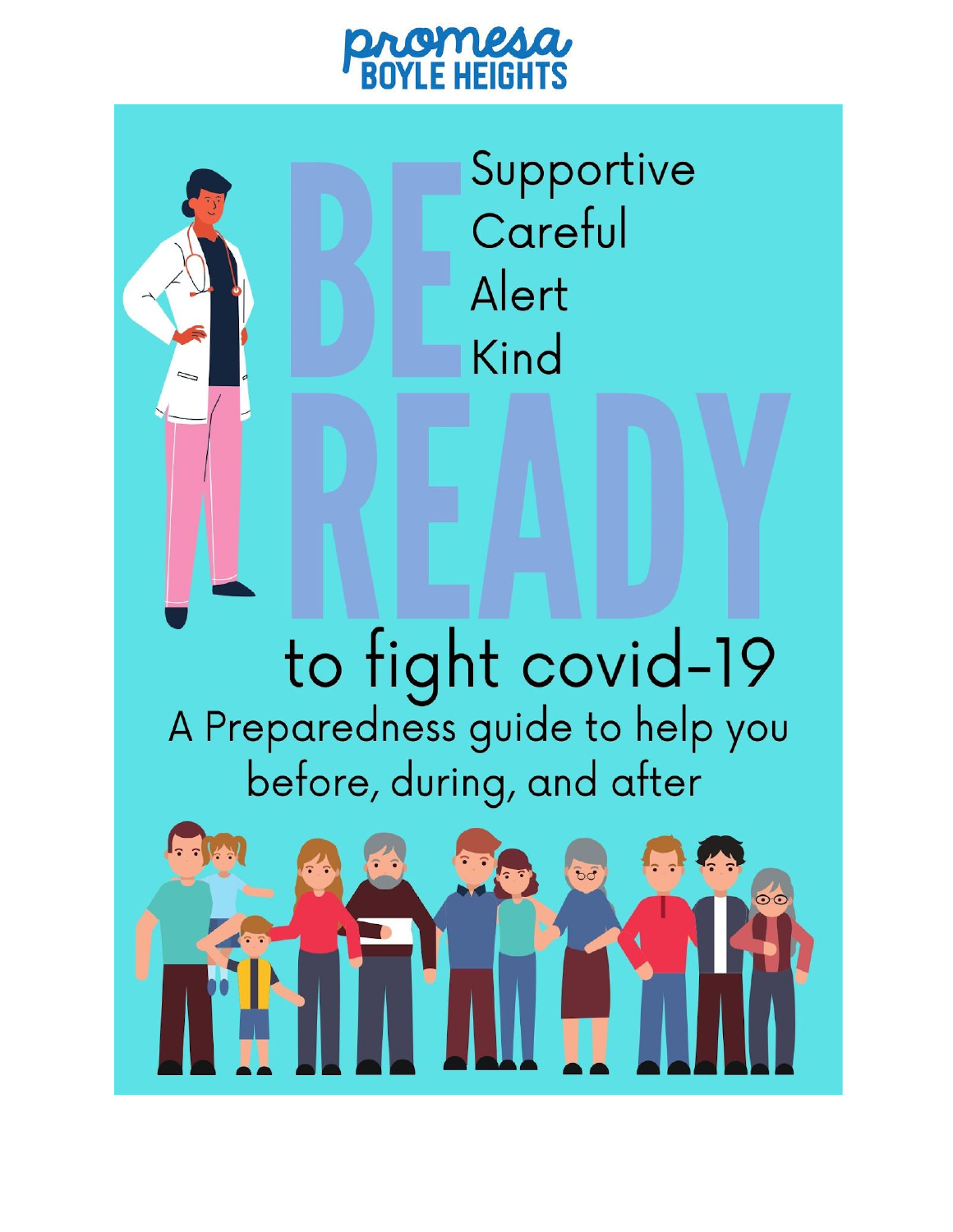

### COVID-19 Family Preparedness and Response Guide

Dear Boyle Heights Community,

We, at Promesa Boyle Heights, would like to provide you and your family with a quick guide to help you be prepared to respond to COVID-19. Knowing what to do before, during and after a crisis means being able to think clearly and respond in safe ways to family, neighbors and friends.

This guide provides helpful information on:

- Creating a Family Plan
- Understanding COVID-19 Symptoms
- Local Testing Site Locations
- How to care for someone who is sick

This guide is not comprehensive, and we encourage you to stay informed and learn more about what is happening from the CDC and LA County at:

- CDC Updates at: <https://www.cdc.gov/coronavirus/2019-ncov/>
- City of Los Angeles Updates at: <https://corona-virus.la/>
- County of LA Public Health Department: <http://publichealth.lacounty.gov/>

#### **Please note that information is changing rapidly.**

You can also follow Promesa Boyle Heights social media pages to stay informed:



For pressing questions or to alert us about community needs or resources, please call: 323-545-3195.

#### **Thank you,**

Promesa Boyle Heights Collaborative

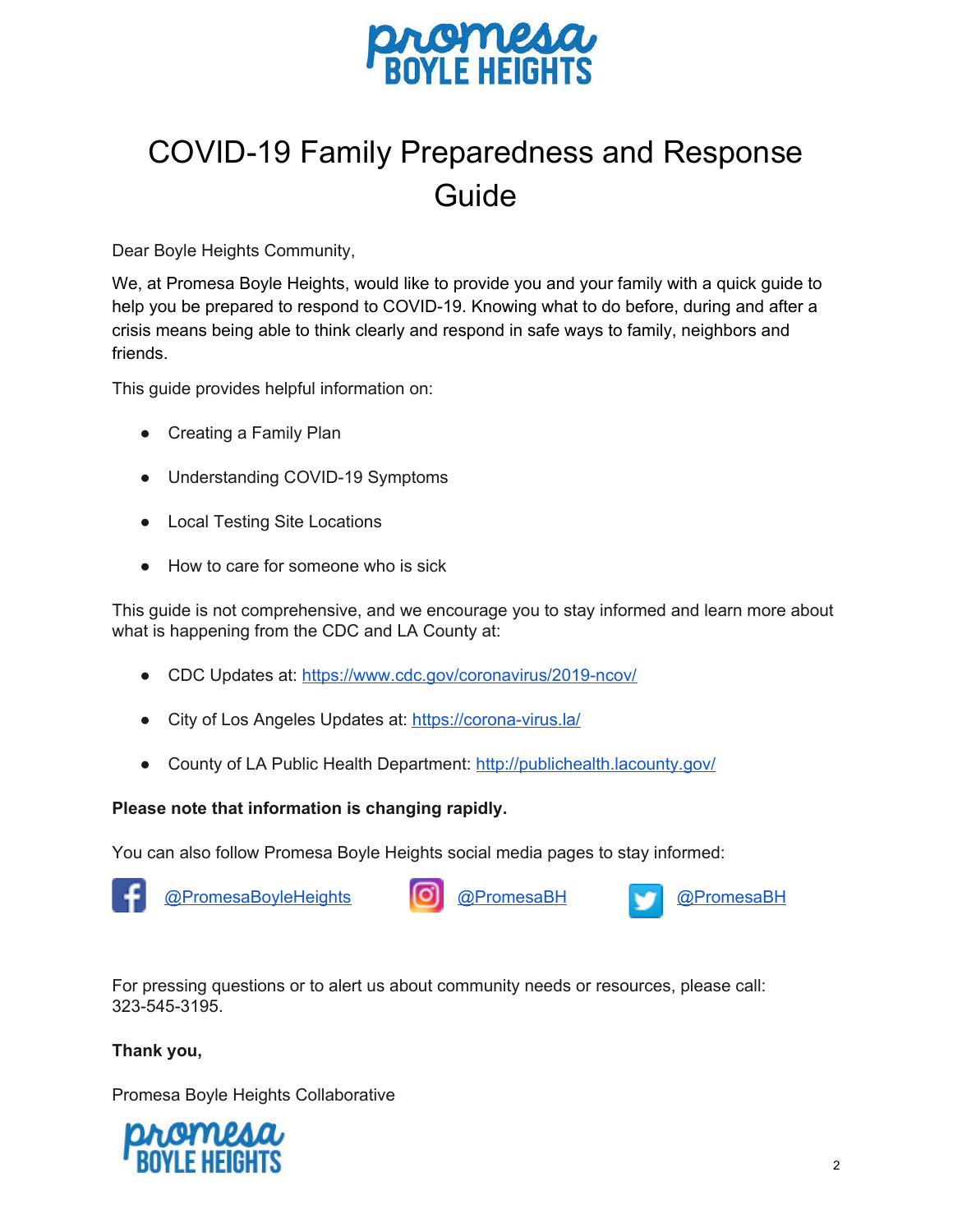

### Table of Contents

### **Section 1: How To Protect [Yourselves](#page-3-0) Before**

- A. [Physical Health](#page-3-1)
- B. [Creating a Family Plan](#page-3-2)
- C. [Cleaning and Disinfecting Home](#page-5-0)
	- [DIY-Making Your Own Disinfectant](#page-8-0)

#### **Section 2: [Recognizing](#page-8-1) COVID-19 Symptoms, Locations and Protocol**

- A. [Symptoms and Diagnosis](#page-9-0)
- B. [How Testing Works](#page-10-0)
- C. [Testing Locations](#page-11-0)

### **Section 3: Caring for Someone Sick at Home or Other [Non-Health](#page-12-0) Care [Settings](#page-12-0)**

**Section 4: When it's safe to be around others: ending home [isolation](#page-17-0)**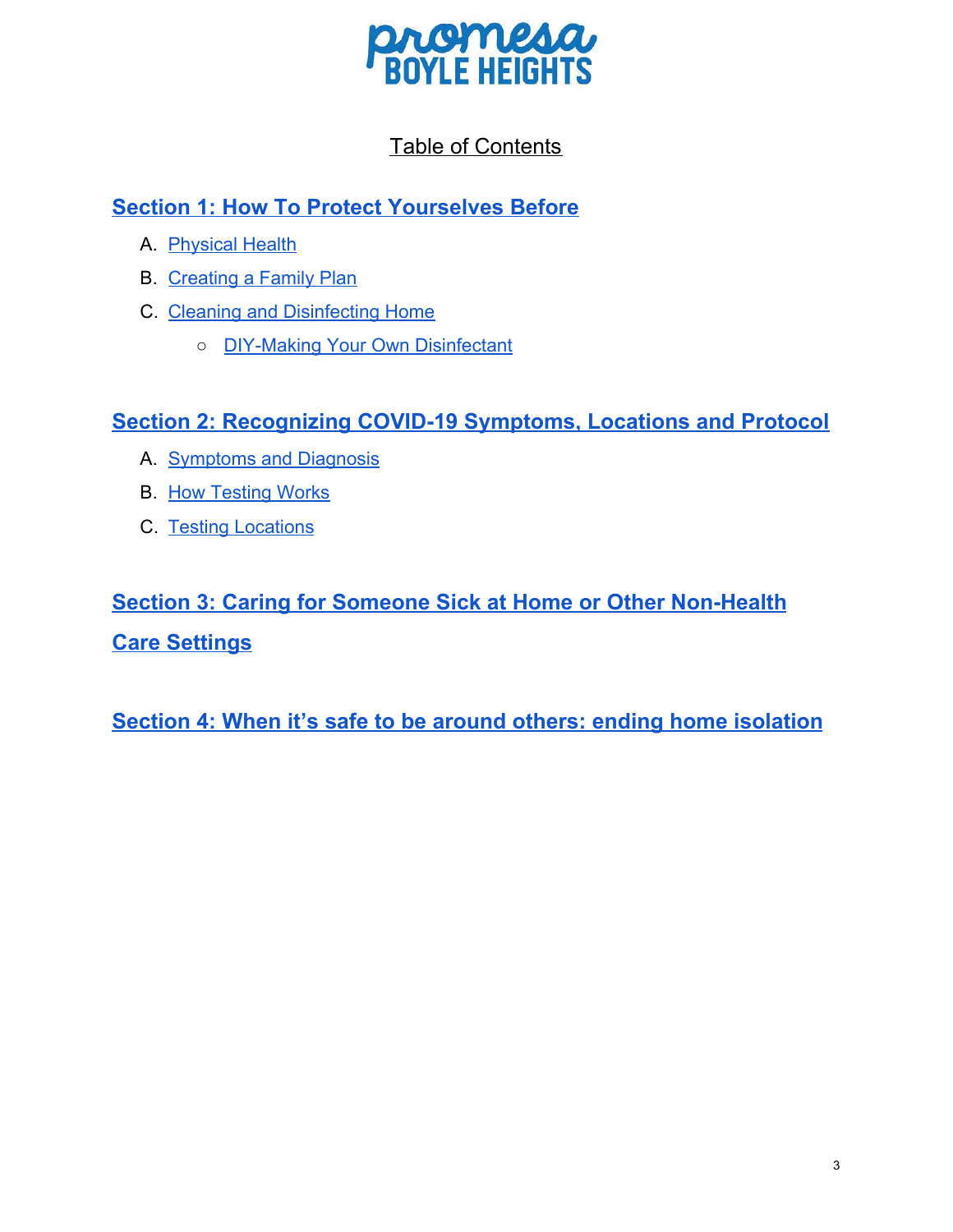

## <span id="page-3-0"></span>Section 1: How To Protect Yourselves Before

During a pandemic like COVID-19, it is crucial to maintain your physical and mental well-being, even if we must keep social distance. Here are a few things you can do:

#### <span id="page-3-1"></span>**Physical Health**

- Eat healthy meals, take vitamins, drink plenty of water
- Exercise at home or go for a brisk walk outside
- Wash your hands thoroughly when returning from outside
- Get enough sleep
- Avoid putting hands to face (eyes, nose, mouth)
- Wear a mask and gloves when in public areas

#### **Other Great Things You Can Do**

- Talk to someone you trust
- Get to know your neighbors
- Identify aid organizations in your community

### <span id="page-3-2"></span>**Create a Family Plan during COVID-19**

Before you get sick, make a crisis plan. If both you and your partner are incapacitated at the same time, or need to be hospitalized at the same time, you need to designate a caregiver. Any caregiver you choose should follow proper health guidelines such as hand washing. If children stay with a caregiver, proper cleaning and disinfecting procedures must be followed to ensure no one else becomes sick in the household. (See: Caring for someone sick at home)



#### **Create a caregiver list**

- Set up a roster of trusted adults who can step in to provide childcare and who your child trusts and feels comfortable around.
- Caregivers should not be people who have underlying health conditions.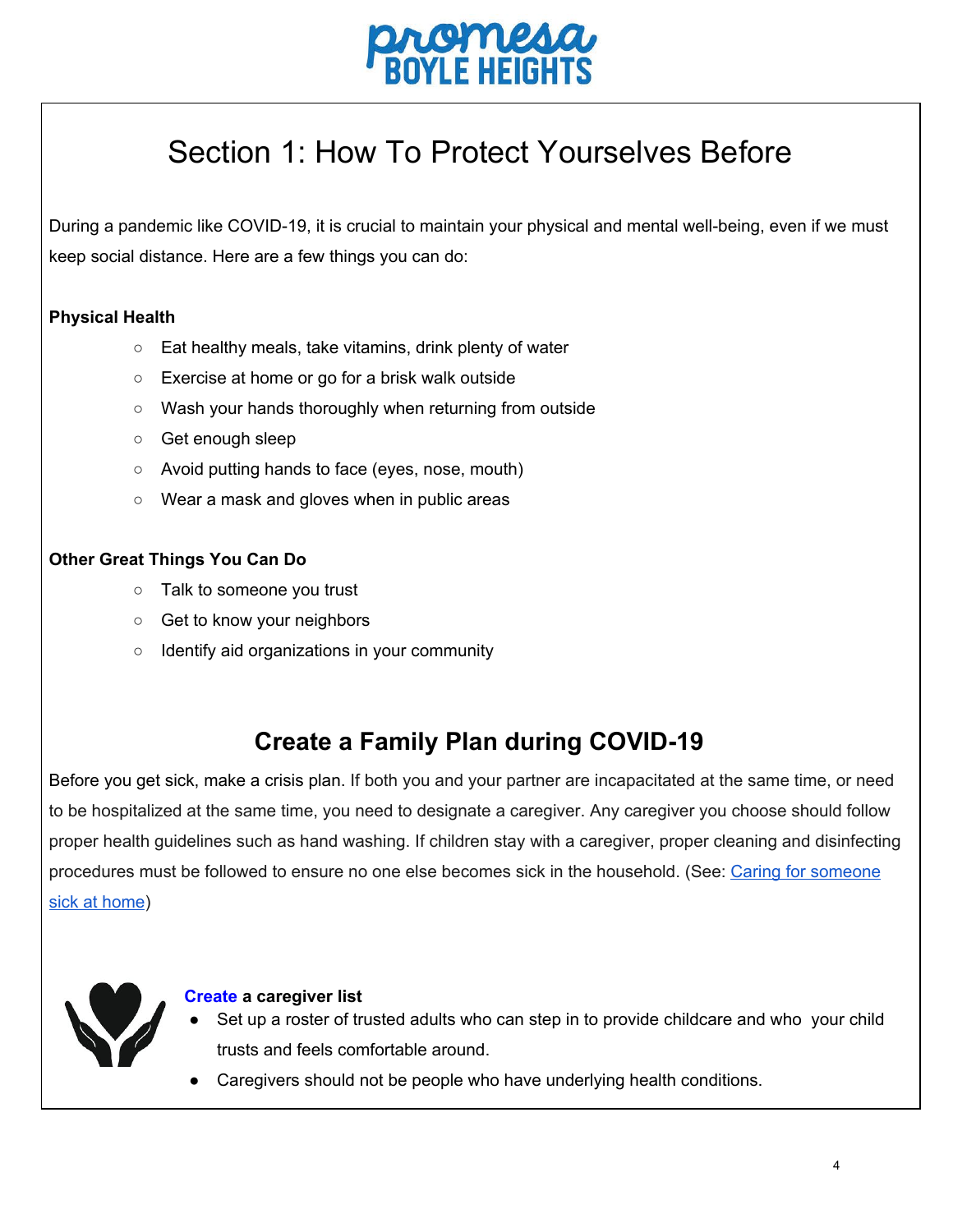

- The person you want to be your child's caregiver needs to be at least 18 years old. (If you have children over the age of 18, they can be the caregiver of your minor children.)
- They can be a relative or a nonrelative. (If they are a non-relative, they can only consent to school-based medical treatment.)
- They do not need to have legal status.



#### **Prepare documents**

- Write a letter authoring a caregiver to seek medical treatment for your child
- **Caregiver's Authorization Affidavit** for people living in California <https://www.saccourt.ca.gov/forms/docs/pr-023.pdf>
	- This form does not affect the rights of the child's parent with regard to the care, custody, and control of the child and does not mean that the caregiver has the legal guardianship of the child.
	- This form allows the caregiver to:
		- Enroll the minor in school.
		- Consent to medical and dental treatment, including immunizations.
		- It is valid for one year from the date it is signed, and does not need to be notarized or submitted to a court.
		- The information requested in the form relates only to the child and the caregiver (not the parent).
		- The form must be signed by the caregiver (not the parent)
		- One form is required for each minor.
		- The Caregiver's Affidavit can be given to your child's school and/or health care provider so that the person you name on the affidavit can make certain decisions for the child.

#### *Information obtained through the Bet Tzedek Family [Preparedness](http://www.bettzedek.org/our-services/rapid-response) Toolkit*



#### **Write down special instructions**

- Leave a "need-to-know" list for caregiver:
	- Medical History, including Allergies, Medications
	- Health Insurance
	- Child's school information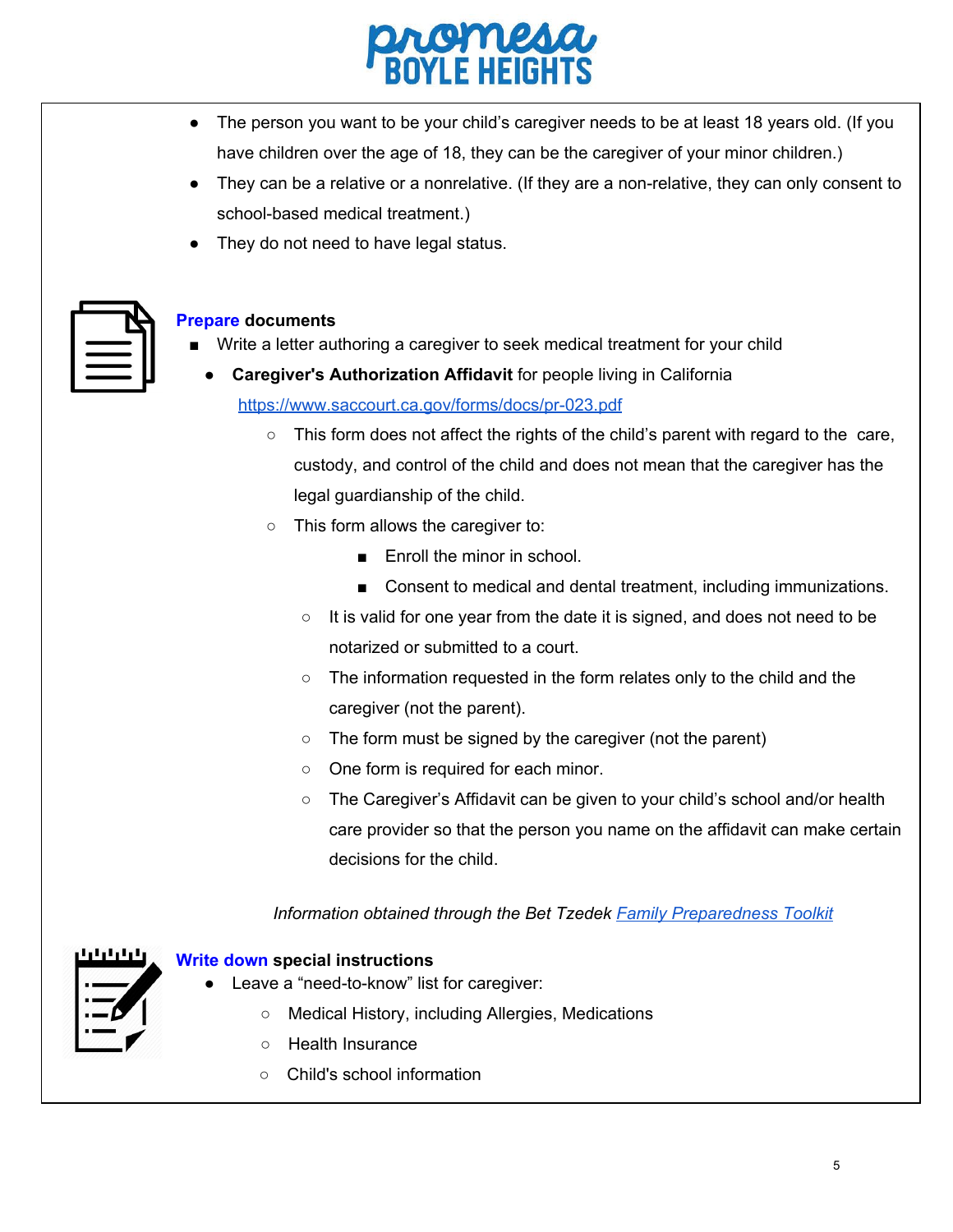

○ Contact information



#### **Create a kid-friendly "Go-Bag"**

- Pack bag with overnight essentials and personal items
- And make sure every member of your family knows the plan.

For More Information, visit: [ilrc.org](https://www.ilrc.org/sites/default/files/resources/fam_prep_train-20181109-infograph.pdf)

### <span id="page-5-0"></span>Cleaning and Disinfecting Home

COVID-19 is a new respiratory virus. COVID-19 spreads mainly from person to person. It is spread through respiratory droplets produced when an infected person coughs or sneezes. These droplets can land on people who are nearby (within 6 feet). It may also be possible for a person to get COVID-19 by touching a contaminated surface or object and then touching their own mouth, nose, or eyes. Cleaning and disinfecting objects and surfaces, especially those that are frequently touched (such as doorknobs, handles, tabletops, etc.) can help prevent the spread of COVID-19.

### AT HOME



#### **Before you enter your home, follow these steps.**

- Have a pair of house shoes by the door to change into, and set up a place to isolate any items that cannot be washed and you do not want to bring indoors.
- Immediately remove your clothing and place it in a specially designated hamper by the door. Use a garbage bag to line the hamper, and wash the clothes immediately when you get inside using the warmest water temperature recommended on the clothing label.
- Wash or sanitize your hands and wipe down your phone.
- Some health care professionals suggest showering [immediately](https://blockclubchicago.org/2020/03/27/have-an-essential-job-and-an-at-risk-person-living-at-home-heres-how-nurses-disinfect-to-protect-their-families/) upon returning home, as well, to make sure no dangerous germs are still on your body. [[Source\]](https://www.osfhealthcare.org/blog/essential-workers-how-to-protect-yourself-and-your-loved-ones/)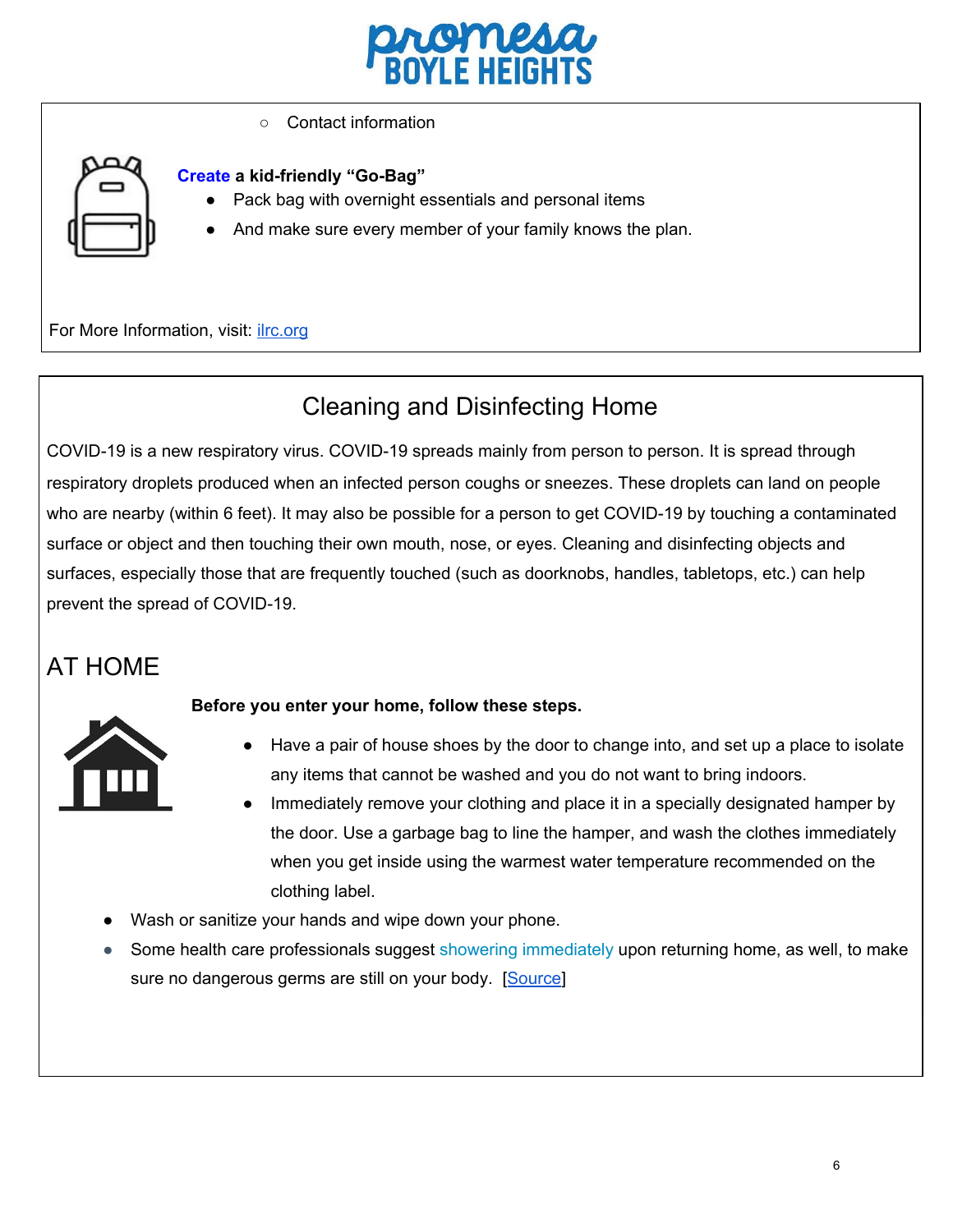

### DISINFECT



- Clean the area or item with soap and water or another detergent if it is dirty. Then, use a household disinfectant.
- Recommend use of [EPA-registered](https://www.epa.gov/pesticide-registration/list-n-disinfectants-use-against-sars-cov-2) household disinfectant
- Follow the instructions on the label to ensure safe and effective use of the product. Many products recommend:
	- Keeping surface wet for a period of time (see product label)
	- Precautions such as wearing gloves and making sure you have good ventilation during use of the product.
- Diluted household bleach solutions may also be used if appropriate for the surface.
- Check the label to see if your bleach is intended for disinfection, and ensure the product is not past its expiration date. Some bleaches, such as those designed for safe use on colored clothing or for whitening may not be suitable for disinfection.
- Unexpired household bleach will be effective against coronaviruses when properly diluted. Follow manufacturer's instructions for application and proper ventilation. Never mix household bleach with ammonia or any other cleanser.

Leave solution on the surface for at least 1 minute.

### SOFT SURFACES



#### **For soft surfaces such as carpeted floor, rugs, and drapes**

- Clean the surface using soap and water or with cleaners appropriate for use on these surfaces.
- Launder items (if possible) according to the manufacturer's instructions. Use the warmest appropriate water setting and dry items completely. OR
- Disinfect with an EPA-registered household disinfectant. These [disinfectants](https://www.epa.gov/pesticide-registration/list-n-disinfectants-use-against-sars-cov-2) meet EPA's criteria for use against COVID-19.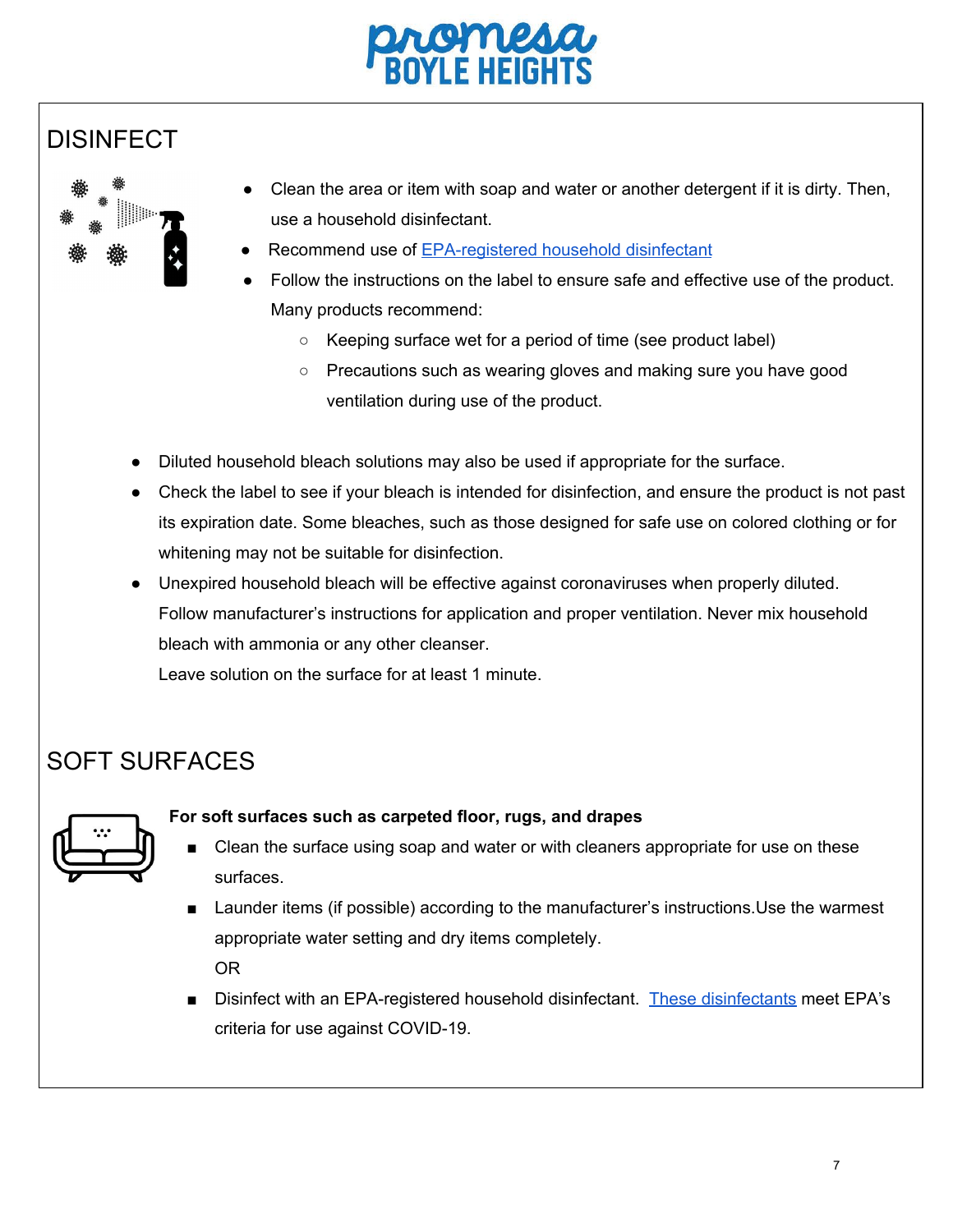

### **ELECTRONICS**

#### **For electronics, such as tablets, touch screens, keyboards, and remote controls.**



- Consider putting a wipeable cover on electronics
- Follow manufacturer's instruction for cleaning and disinfecting
	- $\circ$  If no guidance, use alcohol-based wipes or sprays containing at least 70% alcohol. Dry surface thoroughly.

### LAUNDRY



#### **For clothing, towels, linens and other items**

- Launder items according to the manufacturer's instructions. Use the warmest appropriate water setting and dry items completely.
- Wear disposable gloves when handling dirty laundry from a person who is sick.
- Dirty laundry from a person who is sick can be washed with other people's items.
- Do not shake dirty laundry.
- Clean and disinfect clothes hampers according to guidance above for surfaces.
- Remove gloves, and wash hands right away.

### WASH YOUR HANDS OFTEN



- Wash your hands often with soap and water for 20 seconds.
- Always wash immediately after removing gloves and after contact with a person who is sick.
- Hand sanitizer: If soap and water are not readily available and hands are not visibly dirty, use a hand sanitizer that contains at least 60% alcohol. However, if hands are visibly dirty, always wash hands with soap and water.
- Additional key times to clean hands include:
	- After blowing one's nose, coughing, or sneezing
	- After using the restroom
	- Before eating or preparing food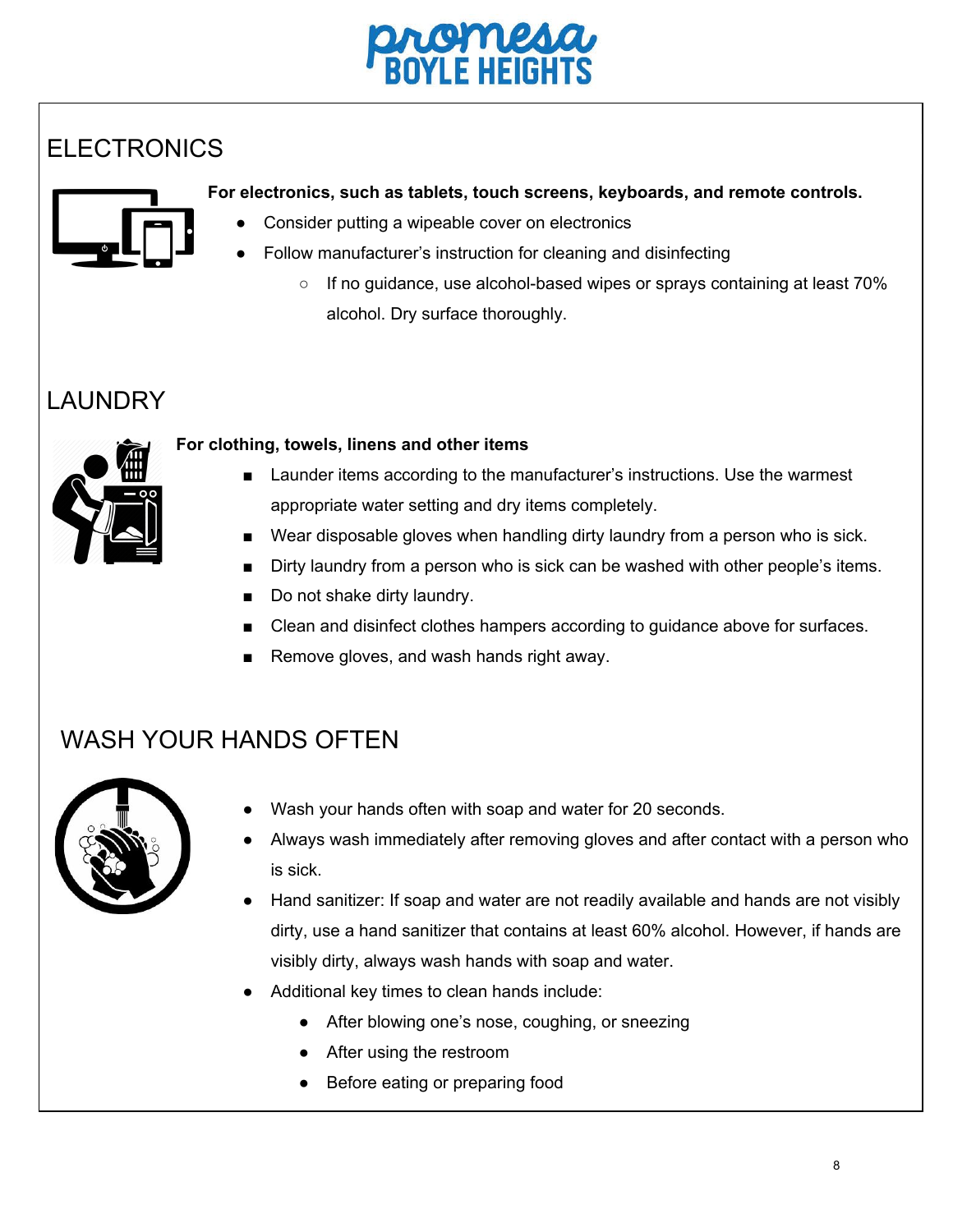

- After contact with animals or pets
- Before and after providing routine care for another person who needs assistance (e.g. a child)
- Avoid touching your eyes, nose, and mouth with unwashed hands.

### <span id="page-8-0"></span>DIY DISINFECTANT



#### **To make a bleach solution, mix:**

- 5 tablespoons (1/3rd cup) bleach per gallon of water OR 4 teaspoons bleach per quart of water
- Don't mix up more than you will use within a day or two. Bleach degrades fairly rapidly once taken from its original storage container, becoming less effective each day
- Bleach mixtures should only be used on hard surfaces
- And never, ever mix bleach with ammonia or anything containing ammonia (like many window cleaners), or with anything acidic (like white vinegar and many limescale/rust removers
- Alcohol solutions with at least 70% alcohol may also be used.
- Good news: washing your hands [thoroughly](https://www.cdc.gov/handwashing/show-me-the-science-hand-sanitizer.html) with soap is more effective than using hand [sanitizer,](https://www.cdc.gov/handwashing/show-me-the-science-hand-sanitizer.html)

More details: Complete [Disinfection](https://www.cdc.gov/coronavirus/2019-ncov/prevent-getting-sick/cleaning-disinfection.html) Guidance

# <span id="page-8-1"></span>Section 2: Recognizing COVID-19 Symptoms, Locations and Protocol

Understanding the different symptoms of COVID-19 and what to do if you think you or a loved one might be sick, is crucial in getting the support you need in time. The following section walks you through COVID-19 symptoms, understanding when to seek medical attention and what to expect at the testing location in Los Angeles. Please note that information is changing rapidly, for the most up to date information visit the LA County website.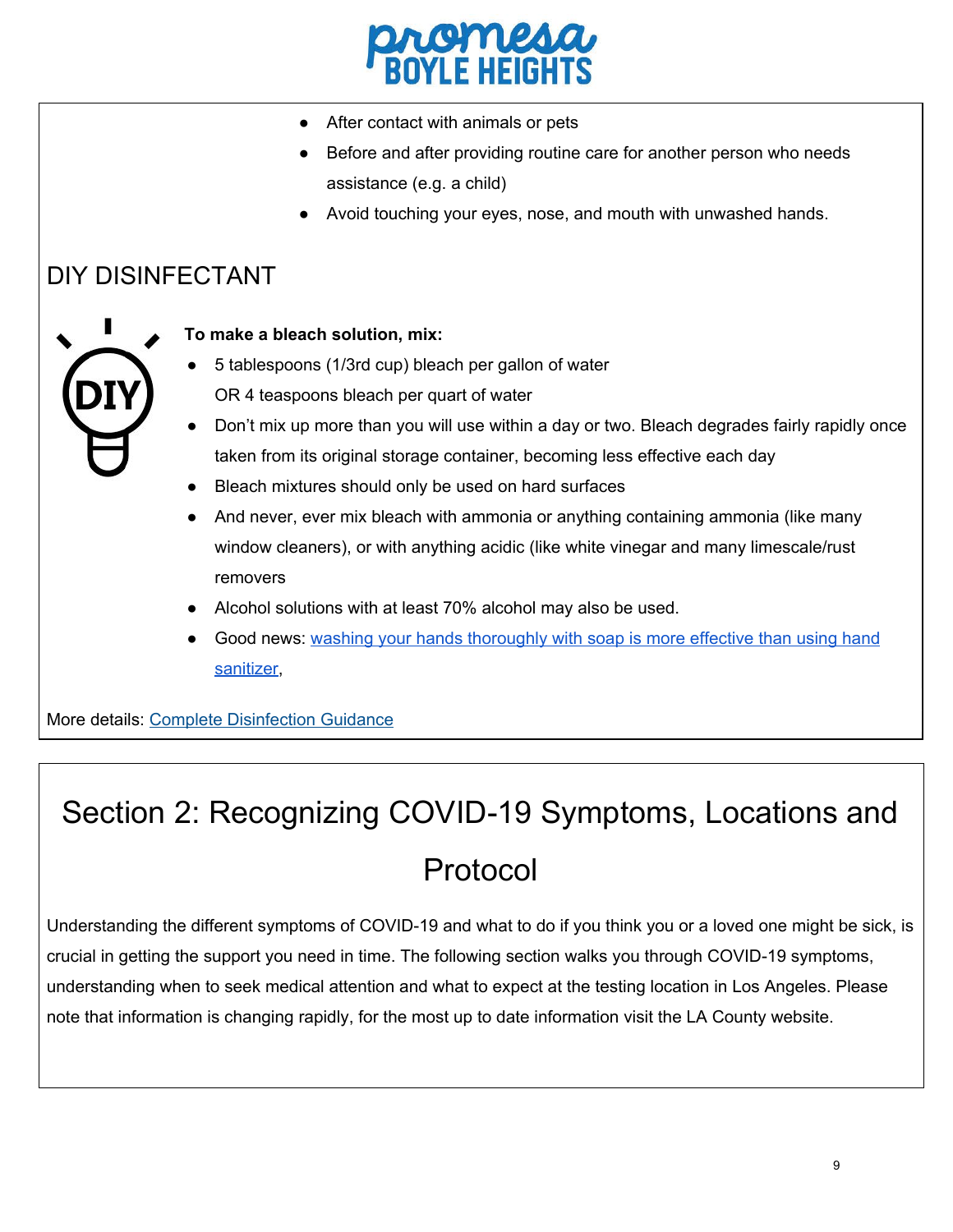

### <span id="page-9-0"></span>SYMPTOMS AND DIAGNOSIS

**Watch for [symptoms:](https://www.cdc.gov/coronavirus/2019-ncov/symptoms-testing/symptoms.html)** People with COVID-19 have had a wide range of symptoms reported – ranging from mild symptoms to severe illness.

These symptoms may appear **2-14 days after** exposure to the virus:

- Fever
- Cough
- Shortness of breath or difficulty breathing
- Chills
- Repeated shaking with chills
- Muscle pain
- Headache
- Sore throat
- New loss of taste or smell

#### When to Seek Medical Attention

If you develop any of these emergency warning signs\* for COVID-19 get medical attention immediately:

- ❏ Trouble breathing
- ❏ Persistent pain or pressure in the chest
- ❏ New confusion or inability to arouse
- ❏ Bluish lips or face

\*This list is not all inclusive. Please consult your medical provider for any other symptoms that are severe or concerning to you.

Call 911 if you have a medical emergency: Notify the operator that you have, or think you might have, COVID-19. If possible, put on a cloth face covering before medical help arrives.

[\[Source:](https://www.cdc.gov/coronavirus/2019-ncov/symptoms-testing/symptoms.html) CDC]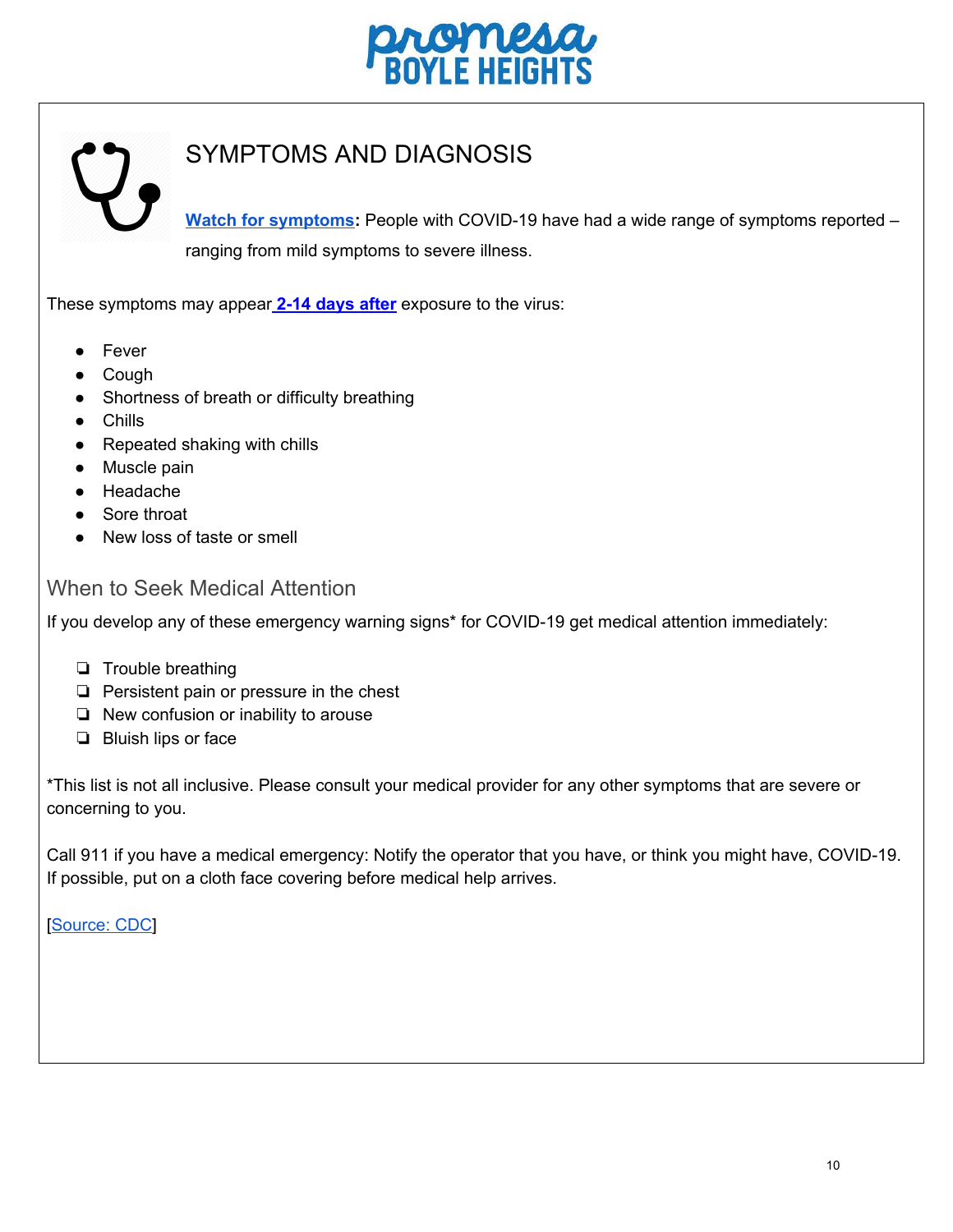



### <span id="page-10-0"></span>HOW TESTING WORKS

#### **Free COVID-19 Testing**

The City of Los Angeles, in partnership with the County of Los Angeles and CORE (Community Organized Relief Effort), is providing **free COVID-19 testing to ALL** Los Angeles County residents, whether or not you are experiencing COVID-19 symptoms.

Priority for the same or next day testing is still given to people with symptoms, such as fever, cough, shortness of breath, chills, muscle pain, headaches, sore throat, or a new loss of sense of smell.

Testing is also prioritized for certain critical front-line workers who interact with the public while working.

#### *Priority testing will continue to be reserved for:*

- First responders
- Critical government personnel
- Health care professionals
- Grocery workers

Ask your department head, affiliated hospital or medical center, or employer for information about how to schedule a priority test.

For more information, visit: [Coronavirus.LACity.org/Testing](http://coronavirus.lacity.org/Testing)



### WHAT TO EXPECT AT TESTING LOCATIONS

The current method of COVID-19 testing involves a self-collected specimen that will then be securely transported to the lab. This video will guide you through the step-by-step\* process of collecting your sample and packaging it for delivery.

\*As there is the potential for different styles of test kits to be used, be advised that kit contents may vary slightly.

NOTE: Please ensure that you do not eat, drink, use mouthwash or chew gum for at least one hour prior to **testing.**

● Bring some type of personal identification to your test. This helps ensure that your test results are matched to the right person. Your identity and your test results are protected by federal law and will not be shared with any other agencies for purposes of law enforcement or immigration.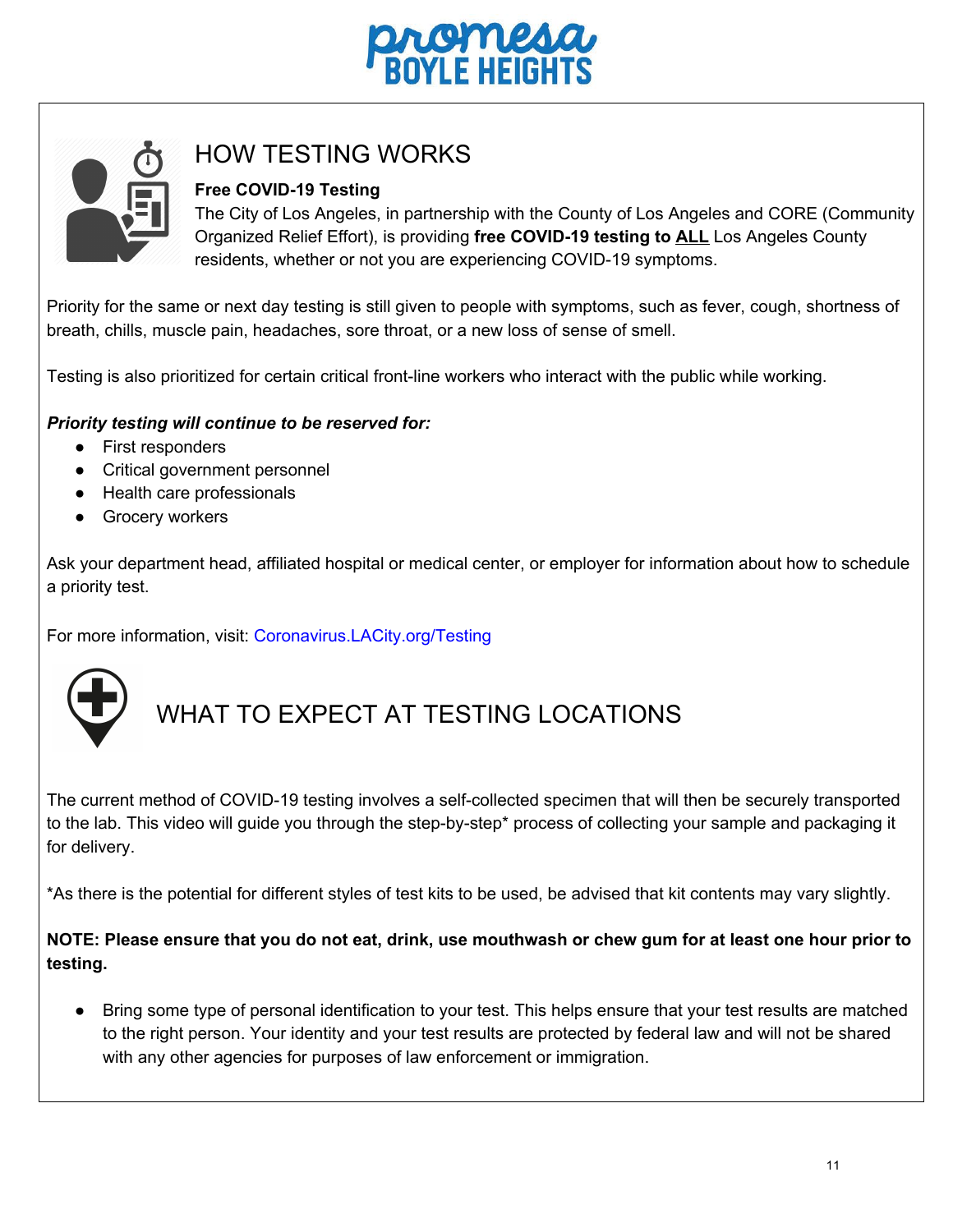

Spanish language version: <https://youtu.be/UJPUwaFkNt4> For more information on COVID-19, visit: [https://corona-virus.la](https://corona-virus.la/)

### <span id="page-11-0"></span>TESTING LOCATIONS



There are drive-through and walk-up testing sites operating in Los Angeles County. When you book your appointment, you will receive a confirmation with the date, time, and location of your appointment, as well as other details. You will also be directed to a link to a video which will show you what to expect at the testing site.

Schedule an [Appointment](https://lacovidprod.service-now.com/rrs#freetest) at: <https://lacovidprod.service-now.com/rrs>

#### **Los Angeles County COVID-19 Drive-Up Mobile Testing Sites: Locations within 10 miles of Boyle Heights**

\*Please note that information is changing rapidly, for the most up to date information visit the LA County website. *An appointment is required - no drop-ins are allowed.*

#### **1. Altamed Evaluation and Testing Site - Pennsylvania**

- a. Drive-Up Testing
- b. 1724 Pennsylvania Ave. Los Angeles, CA 90033
- c. Phone: (888) 499-9303
- d. <https://www.altamed.org/coronavirus#2919>

#### **2. Lincoln Park**

- a. Drive-Up Testing
- b. 3501 Valley Blvd. Los Angeles, CA 90095

#### **3. Hotchkin Memorial Training Center**

- a. Drive-Up Testing
- b. 1700 Stadium Way, Los Angeles, CA 90012
- **4. Good Samaritan Hospital**
	- a. Drive-Up Testing
		- b. 1225 Wilshire Blvd., Los Angeles, CA 90017

#### **5. Carbon Health**

- a. Walk-Up Only Testing
- b. 2110 Sunset Blvd., Suite M, Los Angeles, CA 90026
- c. Walk-Up Only

#### **6. Kedren Community Health Center**

- a. Walk-Up Only Testing
- b. 4211 Avalon St., Los Angeles, CA 90011
- **7. East Los Angeles College**
	- a. Drive-Up Testing
	- b. 1301 Avenida Cesar Chavez, Monterey Park, CA 91754 [Between Floral and Cesar Chavez]
- **8. AltaMed Medical and Dental Group - Commerce, Goodrich**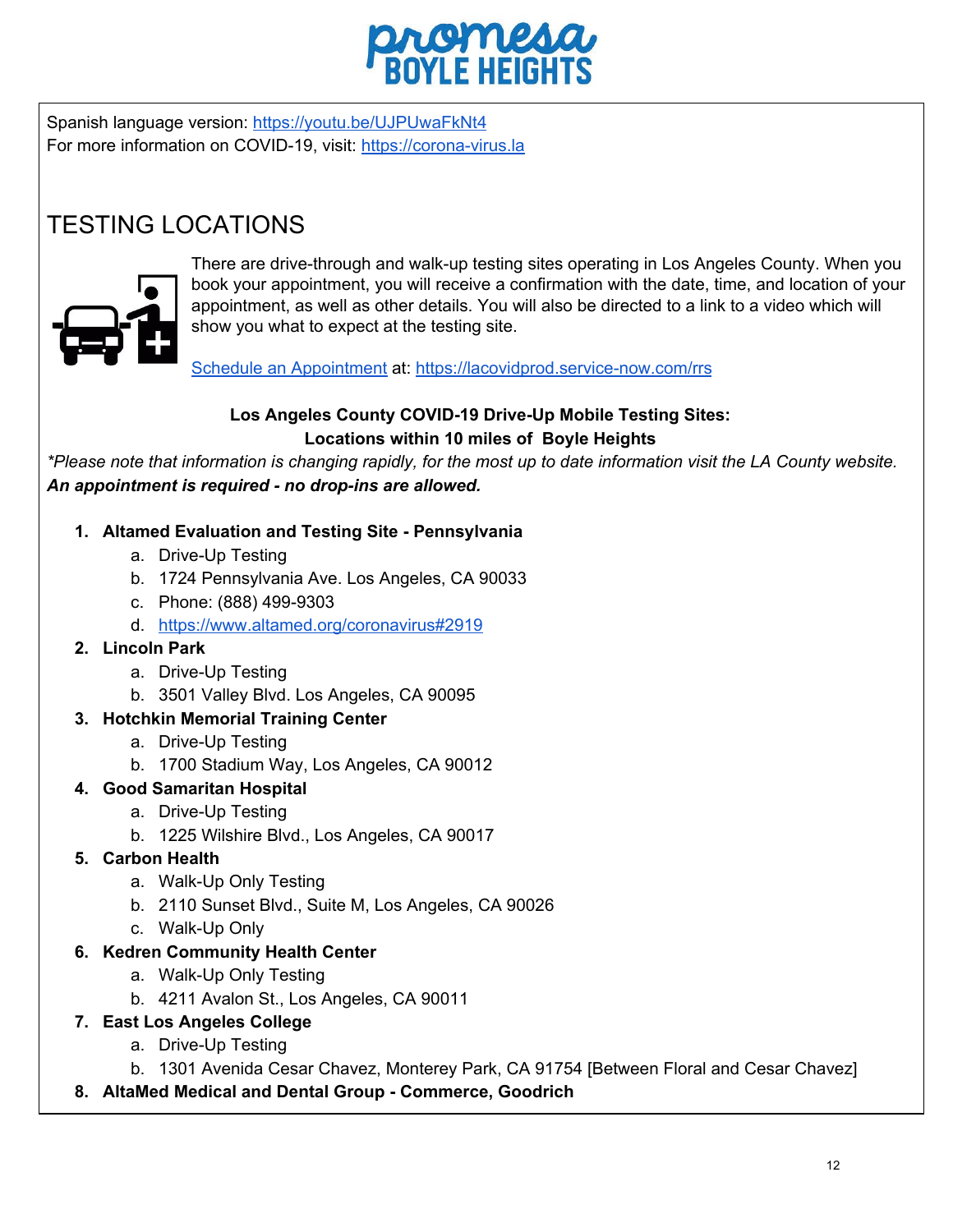

- a. Drive-Up Testing
- b. 972 Goodrich Blvd., Commerce, CA 90022

#### **9. AltaMed Medical Group**

- a. Drive-Up Testing
- b. 2040 Camfield Ave., Los Angeles, CA 90040
- 10. Emergency Hospital
	- a. LAC+USC Medical Hospital
	- b. White Memorial

If you do not have access to a computer or internet, you can call 211 to schedule an appointment for testing

#### <https://covid19.lacounty.gov/testing/>

### WHAT TO DO AFTER YOU ARE TESTED

■ If you test positive for COVID-19, know what protective steps to take If You Are Sick or Caring for Someone.



■ If you test negative for COVID-19, you probably were not infected at the time your specimen was collected. However, that does not mean you will not get sick. It is possible that you were very early in your infection when your specimen was collected and that you could test positive later. Or you could be exposed later and then develop illness. In other words, a negative test result does not rule out getting sick later.

Community transmission of COVID-19 is occurring in parts of the United States. In the coming months, most of the U.S. population will be exposed to this virus. You should continue to practice all the protective measures recommended to keep yourself and others from getting infected.

Source: <https://www.cdc.gov/coronavirus/2019-ncov/symptoms-testing/testing.html>

<span id="page-12-0"></span>Section 3: Caring for Someone Sick at Home or Other Non-Health Care Settings



PROVIDE SUPPORT AND HELP COVER BASIC NEEDS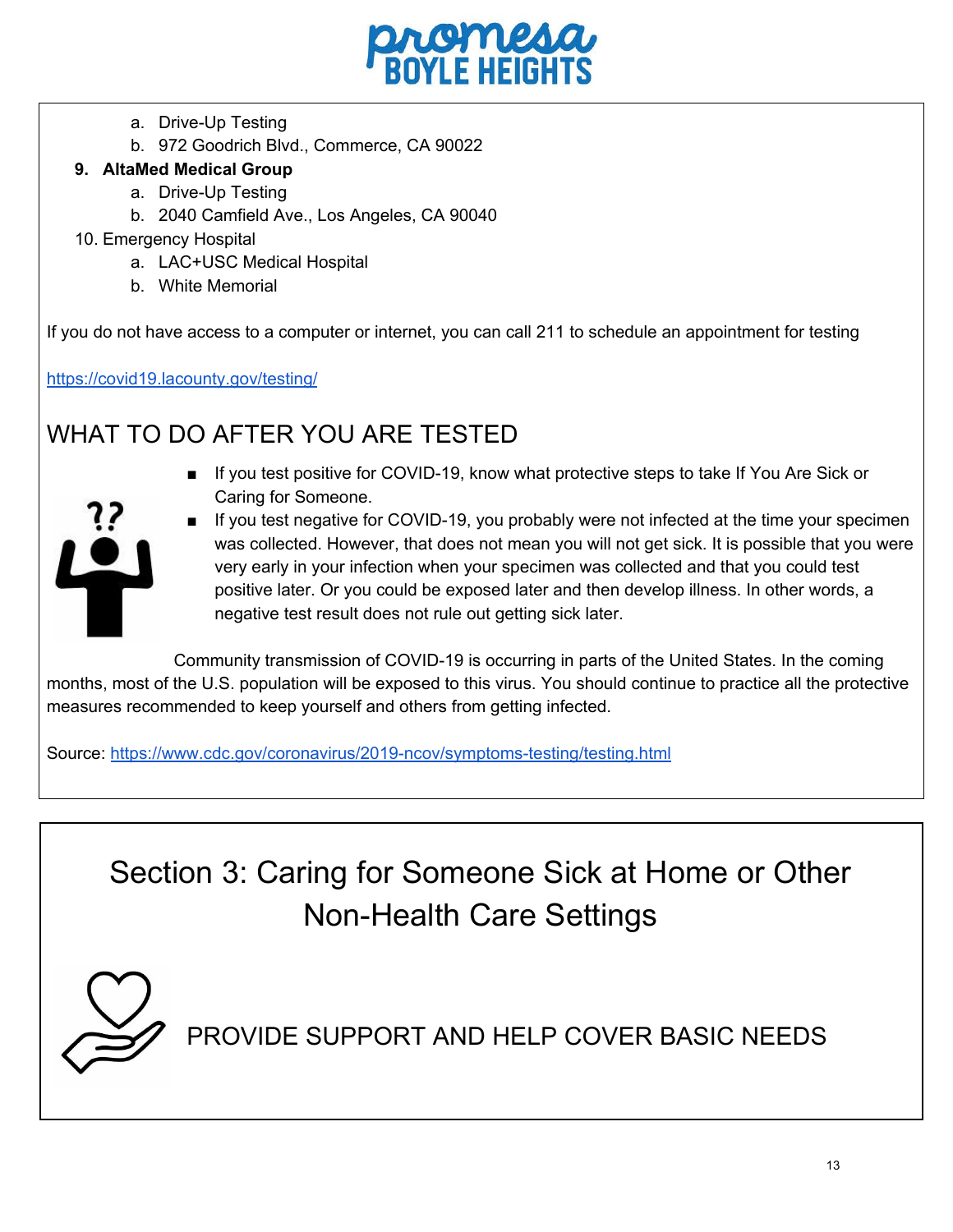

- Help the person who is sick follow their doctor's instructions for care and medicine.
	- For *most* people, symptoms last a few days and people feel better after a week.
- See if over-the-counter medicines, such as acetaminophen, help the person feel better.
- Make sure the person who is sick drinks a lot of fluids and rests.
- Help them with grocery shopping, filling prescriptions, and getting other items they may need. Consider having the items delivered through a delivery service, if possible.
- Take care of their pet(s), and limit contact between the person who is sick and their pet(s) when possible.
- Watch for warning signs
	- Have their doctor's phone number on hand.
		- Use CDC's [self-checker](https://www.cdc.gov/coronavirus/2019-ncov/symptoms-testing/index.html) tool to help you make decisions about seeking appropriate medical

[care.](https://www.cdc.gov/coronavirus/2019-ncov/symptoms-testing/index.html)

- <https://lacovidprod.service-now.com/rrs>
- Call their doctor if the person keeps getting sicker. For medical emergencies, call 911 and tell the dispatcher that the person has or might have COVID-19.

### PROTECT YOURSELF WHEN CARING FOR SOMEONE WHO IS SICK



#### **Limit contact:**

*COVID-19 spreads between people who are in close contact (within about 6 feet) through respiratory droplets, created when someone talks, coughs or sneezes*

- The caregiver, when possible, should not be someone who is at higher risk for severe illness from COVID-19.
- Establish a 'sick room' preferably with doors to keep the person with Covid-19 in a room to themselves. They should only go out to use the bathroom. No one else should spend time in that room more than absolutely necessary and always wear a mask. Wash your hands thoroughly or disinfect them with Purell as soon as you leave the room. Keep a window open in the 'sick room' if possible to keep air circulating. Keep children and pets out of that room.
	- If you don't have more than one bedroom, give them the bedroom, and you can sleep in the living room.
	- If you have to share space with an ill person, make sure the room has good airflow.
		- Open the window and turn on a fan (if possible) to increase air circulation.
		- Improving ventilation helps remove respiratory droplets from the air.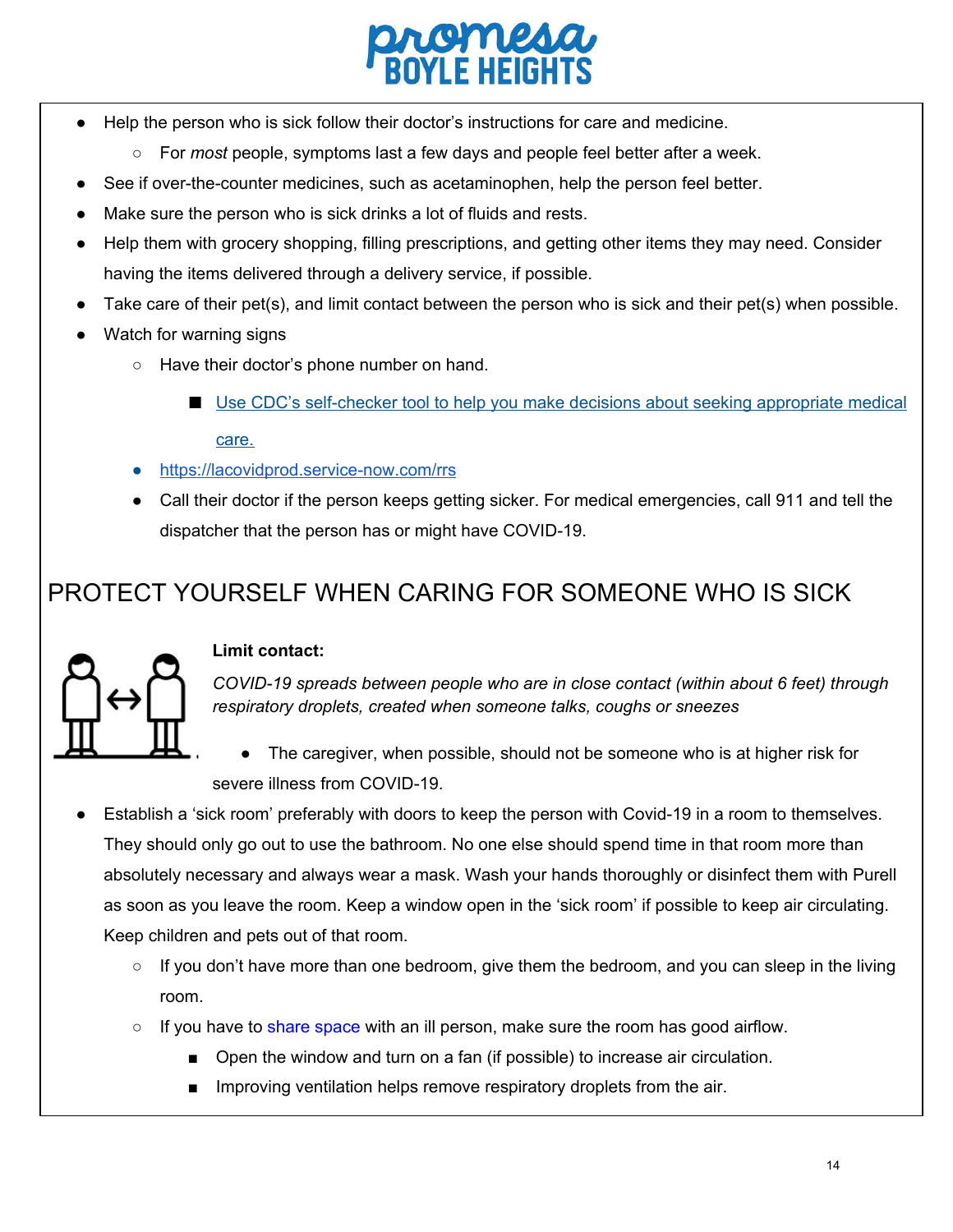

■ You will have to clean every surface they touch in a shared space, including the bathroom (see cleaning tips).

### EAT IN SEPARATE ROOMS OR AREAS



- **Stay separated:** The person who is sick should eat (or be fed) in their room, if possible.
	- Wear a mask and wash your hands afterward.
	- Wash dishes and utensils using gloves and hot water: Handle any dishes, cups/glasses, or silverware used by the person who is sick with gloves. Wash them with soap and hot water or in a dishwasher.
	- Clean [hands](https://www.cdc.gov/handwashing/when-how-handwashing.html) after taking off gloves or handling used items.

### AVOID SHARING PERSONAL ITEMS



#### **Do not share:**

● dishes, cups/glasses, silverware, towels, bedding, or electronics with the person who is sick.

### WHEN TO WEAR A CLOTH FACE COVER OR GLOVES



#### **Person who is sick:**

- The person who is sick should wear a cloth face [covering](https://www.cdc.gov/coronavirus/2019-ncov/prevent-getting-sick/diy-cloth-face-coverings.html) when they are around other people at home and out (including before they enter a doctor's office).
- The cloth face covering helps prevent a person who is sick from spreading the virus to others. It keeps respiratory droplets contained and from reaching other people.
	- Cloth face coverings should not be placed on young children under age 2, anyone who has trouble breathing, or is not able to remove the covering without help.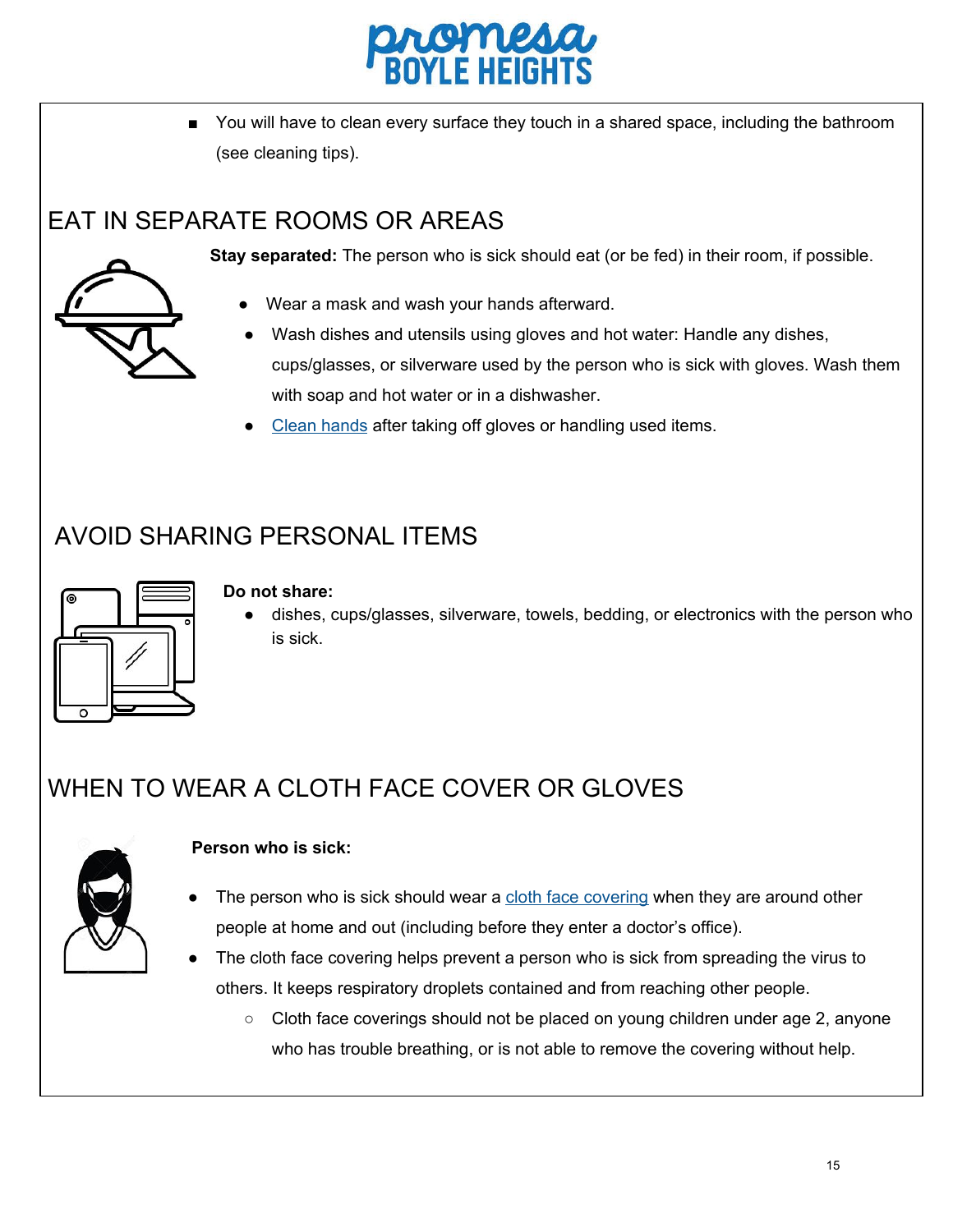

#### **Caregiver:**

- Wear gloves when you touch or have contact with blood, stool, or body fluids, such as saliva, mucus, vomit, and urine. Throw out gloves into a lined trash can.
	- $\circ$  To prevent getting sick, make sure you clean hands often, avoid touching your eyes, mouth, nose with unwashed hands, frequently clean and disinfect surfaces.

### [CLEAN](https://www.cdc.gov/handwashing/when-how-handwashing.html) HANDS OFTEN



- Wash hands: Wash your hands often with soap and water for at least 20 seconds. Tell everyone in the home to do the same, especially after being near the person who is sick.
- Hand sanitizer: If soap and water are not readily available, use a hand sanitizer that contains at least 60% alcohol. Cover all surfaces of your hands and rub them together until they feel dry.
- Hands off: Avoid touching your eyes, nose, and mouth with unwashed hands.

### CLEAN AND THEN DISINFECT

#### **Around the house**

- Clean and disinfect "high-touch" surfaces and items every day: This includes tables, doorknobs, light switches, handles, desks, toilets, faucets, sinks, and electronics.
- Clean the area or item with soap and water if it is dirty. Then, use a household disinfectant.
	- $\circ$  Be sure to follow the instructions on the label to ensure safe and effective use of the product. Many products recommend keeping the surface wet for several minutes to kill germs. Many also recommend wearing gloves, making sure you have good airflow, and wiping or rinsing off the product after use.
	- Most household disinfectants should be effective.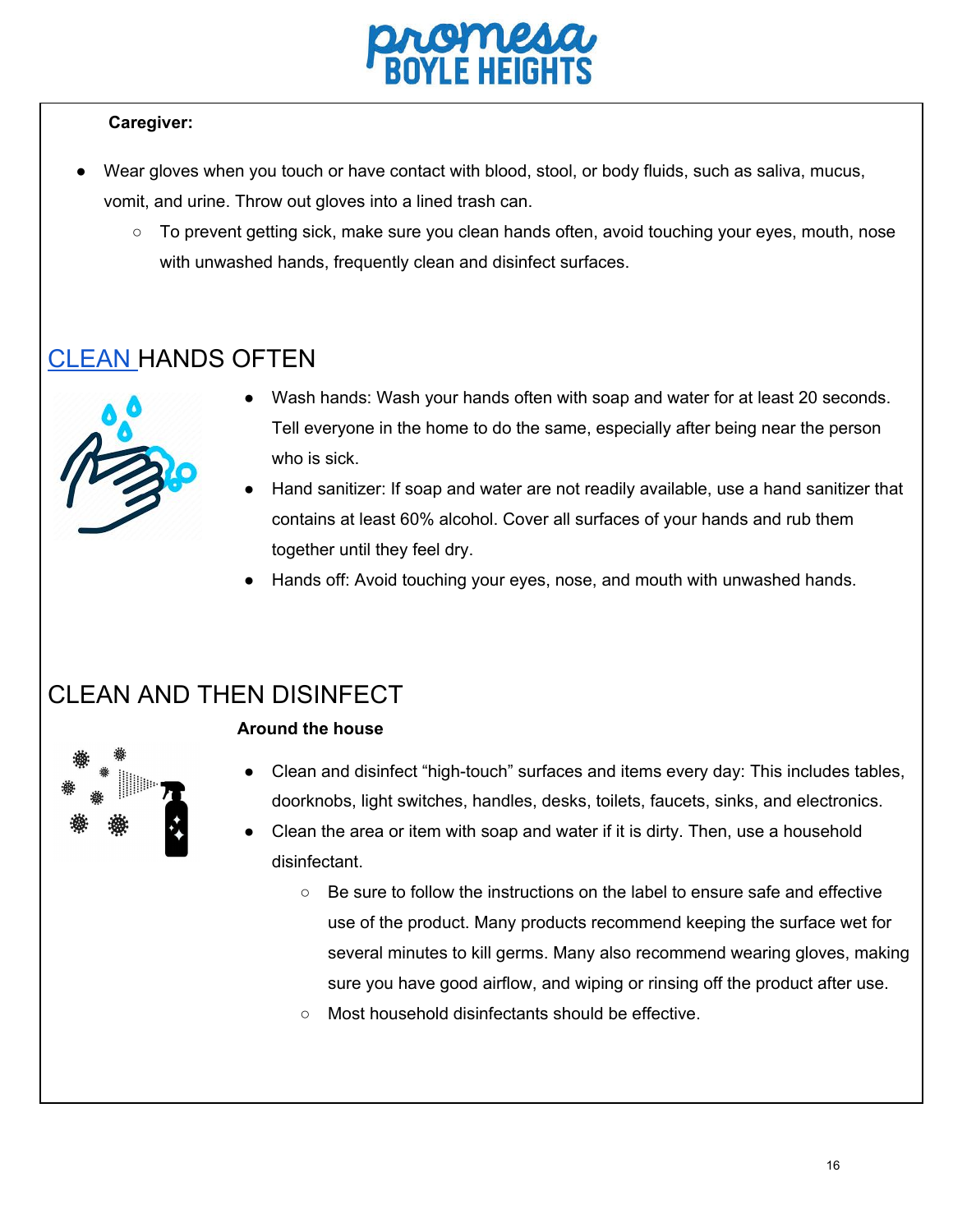#### **Bedroom and Bathroom**

- If you are using a separate bedroom and bathroom: Only clean the area around the person who is sick when needed, such as when the area is soiled. This will help limit your contact with the sick person.
	- $\circ$  If they feel up to it, the person who is sick can clean their own space. Give the person who is sick personal cleaning supplies such as tissues, paper towels, cleaners
- If sharing a bathroom: The person who is sick should clean and then disinfect after each use. If this is not possible, the caregiver and household member should wait as long as possible before entering the bathroom and clean and disinfect the bathroom before use.

### WASH AND DRY LAUNDRY



- Do not shake dirty laundry.
- Wear disposable gloves while handling dirty laundry.
- Dirty laundry from a person who is sick can be washed with other people's items.
- Wash items according to the label instructions. Use the warmest water setting you can.
- Remove gloves, and wash hands right away.
- Dry laundry, on hot if possible, completely.
- Wash hands after putting clothes in the dryer.
- Clean and disinfect clothes hampers. Wash hands after.

### USE LINED TRASH CAN



- Place used disposable gloves and other contaminated items in a lined trash can.
- Use gloves when removing garbage bags, and handling and disposing of trash. Wash hands afterwards.
- Place all used disposable gloves, facemasks, and other contaminated items in a lined trash can.
- If possible, dedicate a lined trash can for the person who is sick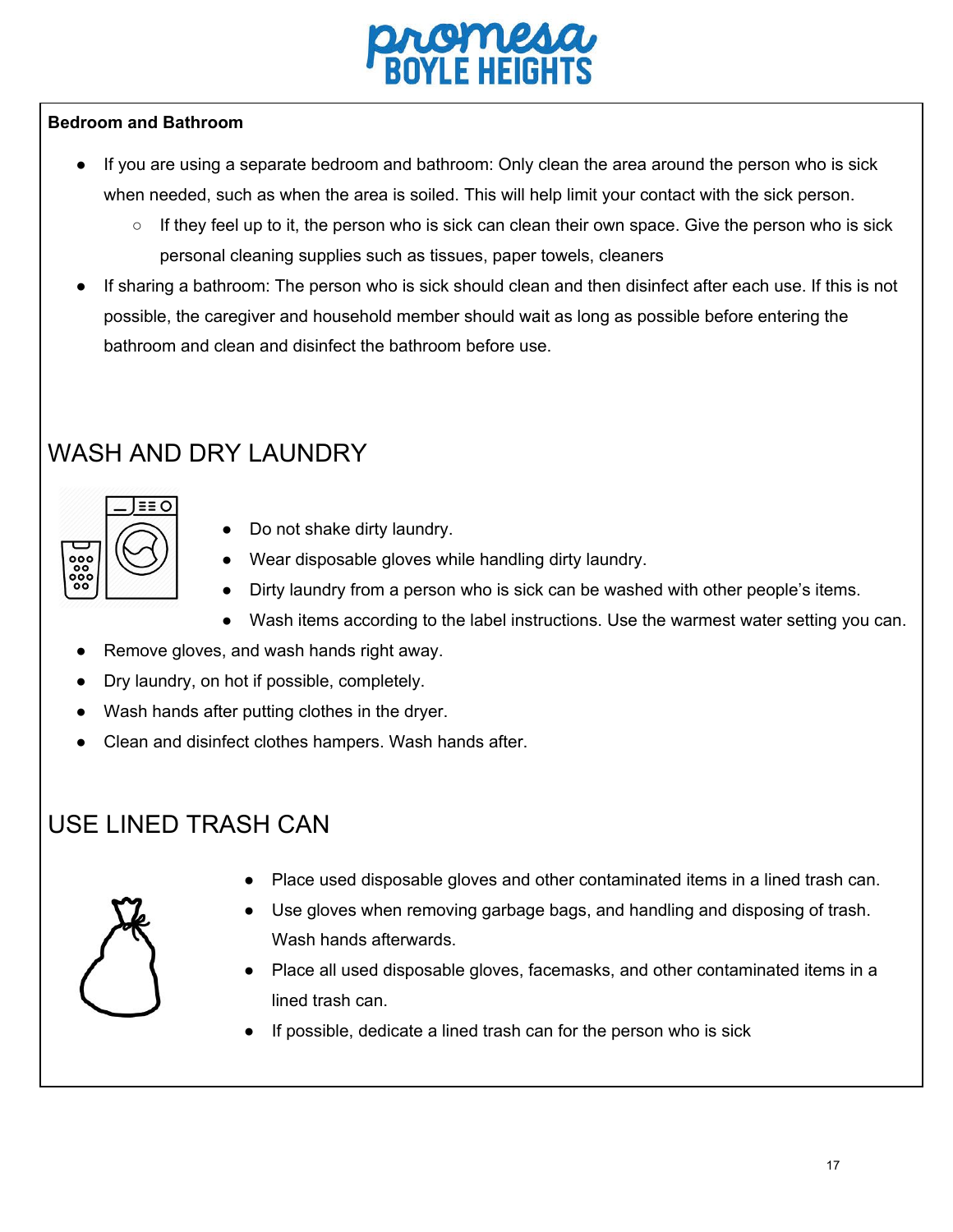### TRACK YOUR OWN HEALTH

**Caregivers and close contacts should monitor their health for COVID-19 symptoms.**

- Common [symptoms](https://www.cdc.gov/coronavirus/2019-ncov/symptoms-testing/symptoms.html) include fever, cough, and shortness of breath. Trouble breathing is a more serious warning sign that you need medical attention.
- Use CDC's [self-checker](https://www.cdc.gov/coronavirus/2019-ncov/symptoms-testing/index.html) tool to help you make decisions about seeking appropriate medical [care.](https://www.cdc.gov/coronavirus/2019-ncov/symptoms-testing/index.html)
- If you are having trouble breathing, call 911.
- Call your doctor or emergency room and tell them your symptoms before going in. They will tell you what to do.

# <span id="page-17-0"></span>Section 4: When it's safe to be around others: ending home isolation

People with COVID-19 or its symptoms who:

- are recovering at home (or other non-hospital setting), and
- will not be tested to determine if they are no longer contagious

#### **Can leave their "sick room" and home when:**

- They have had no fever for at least 72 hours (that is three full days of no fever) without the use of medicine that reduces fevers AND
- Other symptoms have improved (for example, when their cough or shortness of breath have improved) AND
- At least **10 days** have passed since their symptoms first appeared

People with COVID-19 or its symptoms who:

- are recovering at home (or other non-hospital setting), and
- will be tested to determine if they are no longer contagious